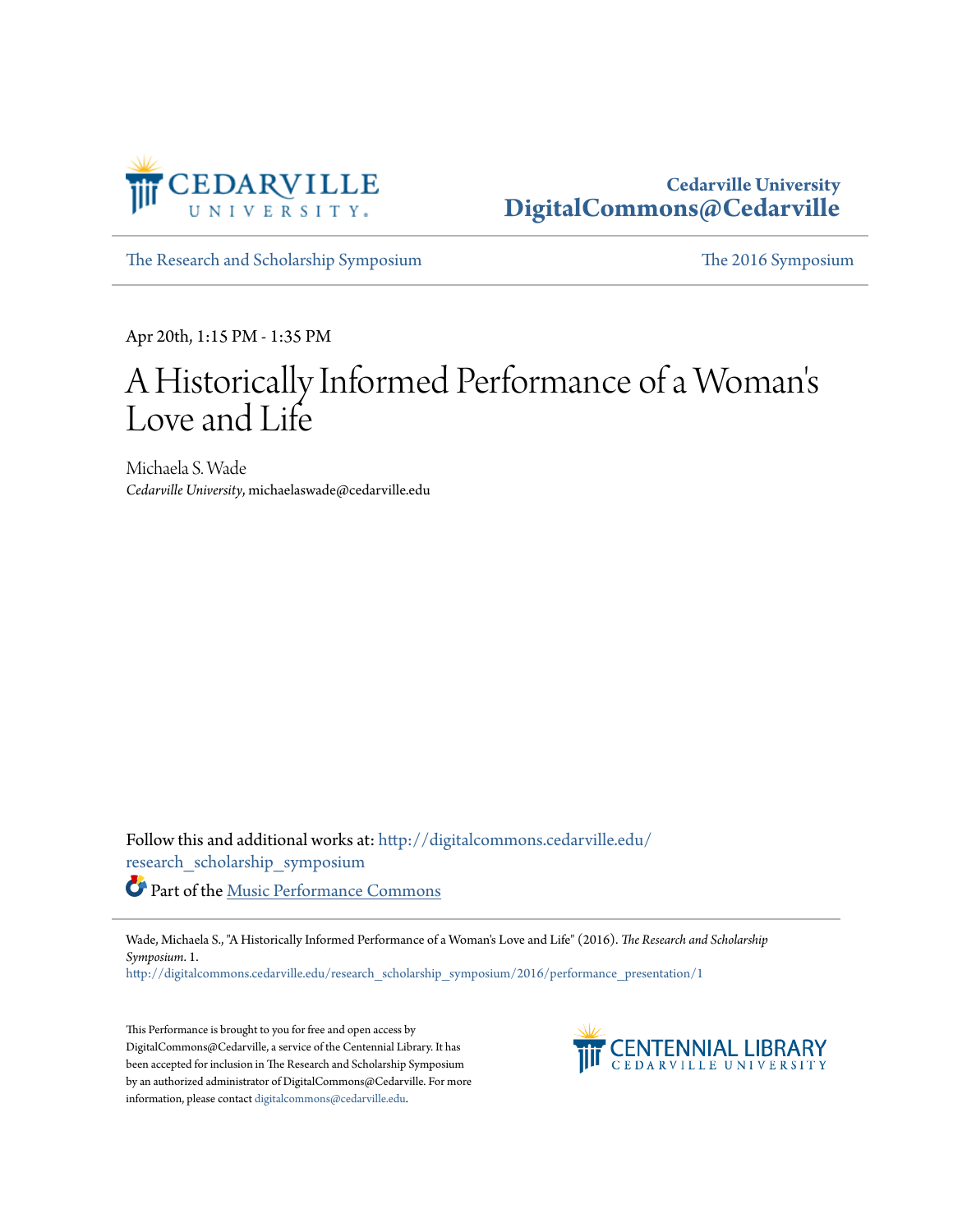Michaela Wade Music History II Dr. Yang 5-6-16

 $\overline{a}$ 

#### A Historically Informed Performance of a Woman's Love & Life

A well-written love story begins as one might expect. There once was a young maiden, who falls in love at first sight. Blinded to everything else in the world but him, it doesn't occur to her that she might be a worthy bride. When he confesses his love for her, she almost can't believe it's real. After he proposes, she promises to devote herself to him. As she leaves her childhood behind to get married, she looks forward to a life with her future husband. Part of this future, as might be expected with newlyweds, includes the joyful news of having a baby. The young mother is the happiest she has ever felt, with her life full of love and contentment. But, of course, not all stories have a happy ending. Tragedy strikes, and her beloved husband dies. In a state of shock, she mourns her husband and retreats within herself, to live in the memories of a time when she was happy.<sup>1</sup>

This story is based on the poetry of Adalbert von Chamisso, a German poet, who wrote a set of lyrical poems.<sup>2</sup> Robert Schumann, among other composers, took a selection of Chamisso's poems and set them to music to create his well-known song cycle, *Frauenliebe und Leben*. 3 In order to give an outstanding performance of this celebrated song cycle, the most important thing, besides learning the music, is to learn the history behind it. It greatly helps the performer to have knowledge of the music, which in turn helps with communicating the narrative to the audience. The point of giving a historically informed performance is to provide the audience

<sup>1</sup> Beaumont Glass, *Schumann's Complete Song Texts: In One Volume*. Geneseo, NY: Leyerle Publications, 2002, 77.  $<sup>2</sup>$  Ibid.</sup>

<sup>3</sup> Rufus Hallmark, "The Rückert Lieder of Robert and Clara Schumann," *19th-century Music* 14, no. 1 (1990): 6, doi:10.2307/746673.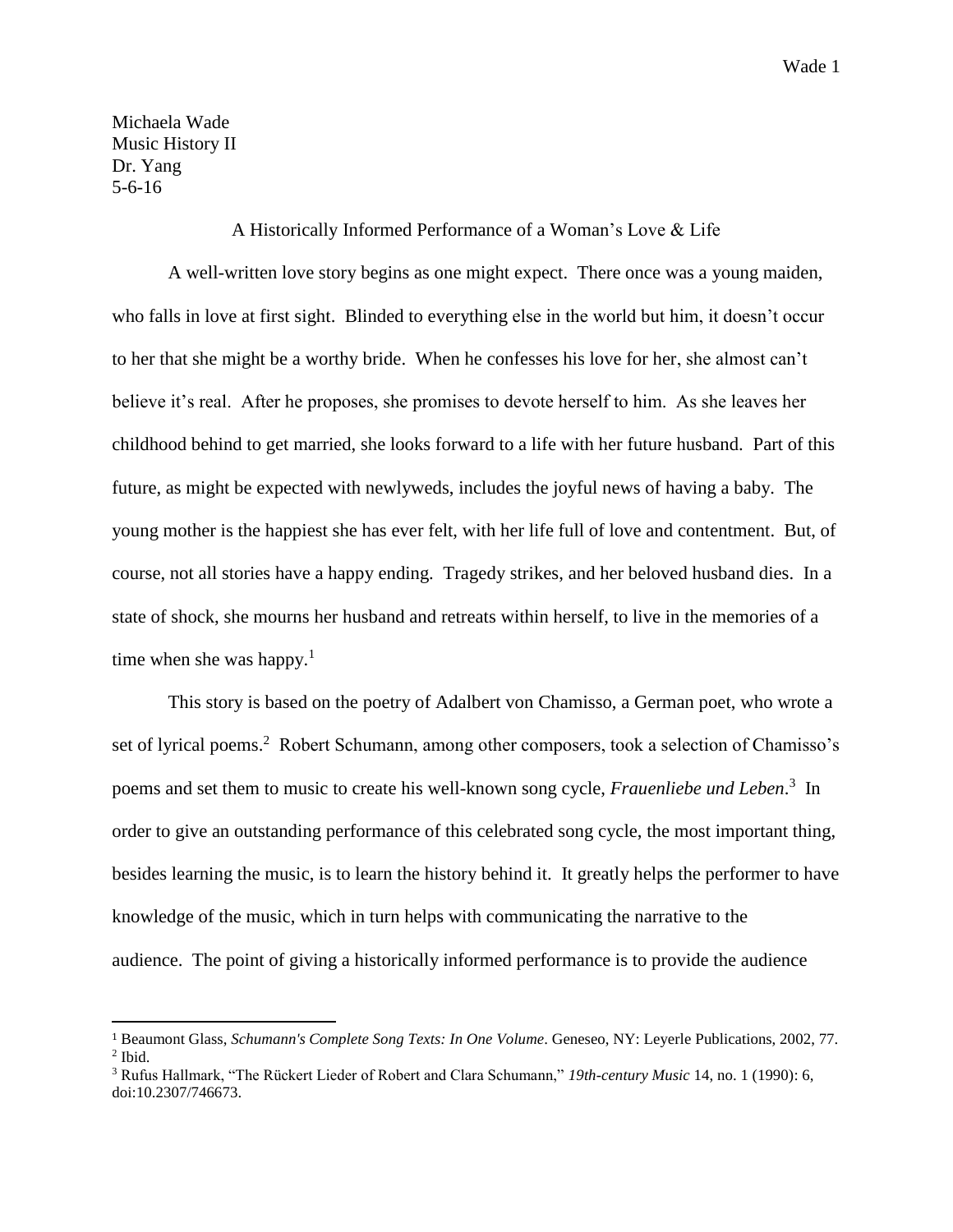with every opportunity of understanding the thoughts and emotions the performer is conveying through the music, no matter the language.

Robert Schumann, a prolific German composer of the Romantic era, was an articulate and self-taught musician.<sup>4</sup> His most prosperous period of composing was in the year 1840, which has been dubbed his "Year of Song."<sup>5</sup> In a six-month period in 1840, from February through July, Schumann composed approximately one hundred songs, and that includes the eight songs of the *Frauenliebe und Leben* cycle based on the poetry of Chamisso, which Schumann wrote within two days in July.<sup>6</sup> When it comes to German Lieder, what distinguishes Schumann as a composer is his creative ability to set poetry to music in a most effective manner. "Schumann chose poems that either directly mirrored his own feelings or could be adjusted to reflect them. The resulting songs mirror the life of the man and his music. They tell a life story of genesis, growth, maturity and decline."<sup>7</sup> This is evident in the songs Schumann wrote in 1840, especially in his song cycle, *Frauenliebe und Leben*. The text conveys a similar story of a young person, bright-eyed and gifted, who matures into a knowledgeable adult and experiences all that life has to offer, from the joys to the sorrows. "Schumann's setting of the text immediately picks up the meaning of the words."<sup>8</sup> The way in which Schumann composed the song cycle shows his attention to detail in how he fit the words with the music. Furthermore, he not only succeeded in correlating the rhythms and the words together, he expressed the text's feeling and emotion in and through the music.

<sup>4</sup> John Worthen, *Robert Schumann: Life and Death of a Musician*, New Haven: Yale University Press, 2007, 10.

<sup>5</sup> Jon W. Finson, *Robert Schumann: The Book of Songs*, Cambridge, MA: Harvard University Press, 2007, 17. <sup>6</sup> Hallmark, "The Rückert Lieder of Robert and Clara Schumann," 6.

<sup>7</sup> David Ferris, "Robert Schumann, Composer of Songs," *Music Analysis* 32, no. 2 (July 2013): 252, *Music Index*, EBSCO*host*, accessed December 28, 2015, doi:10.1111/musa.12014.

<sup>8</sup> Julia Nafisi, "Lehn' deine Wang' an meine Wang': Heinrich Heine and Robert Schumann Revisited," *Australian Voice* 14, no. 1 (November 2008): 5, *Music Index*, EBSCO*host*, accessed December 28, 2015, doi:10.1375/auv.14.1.1.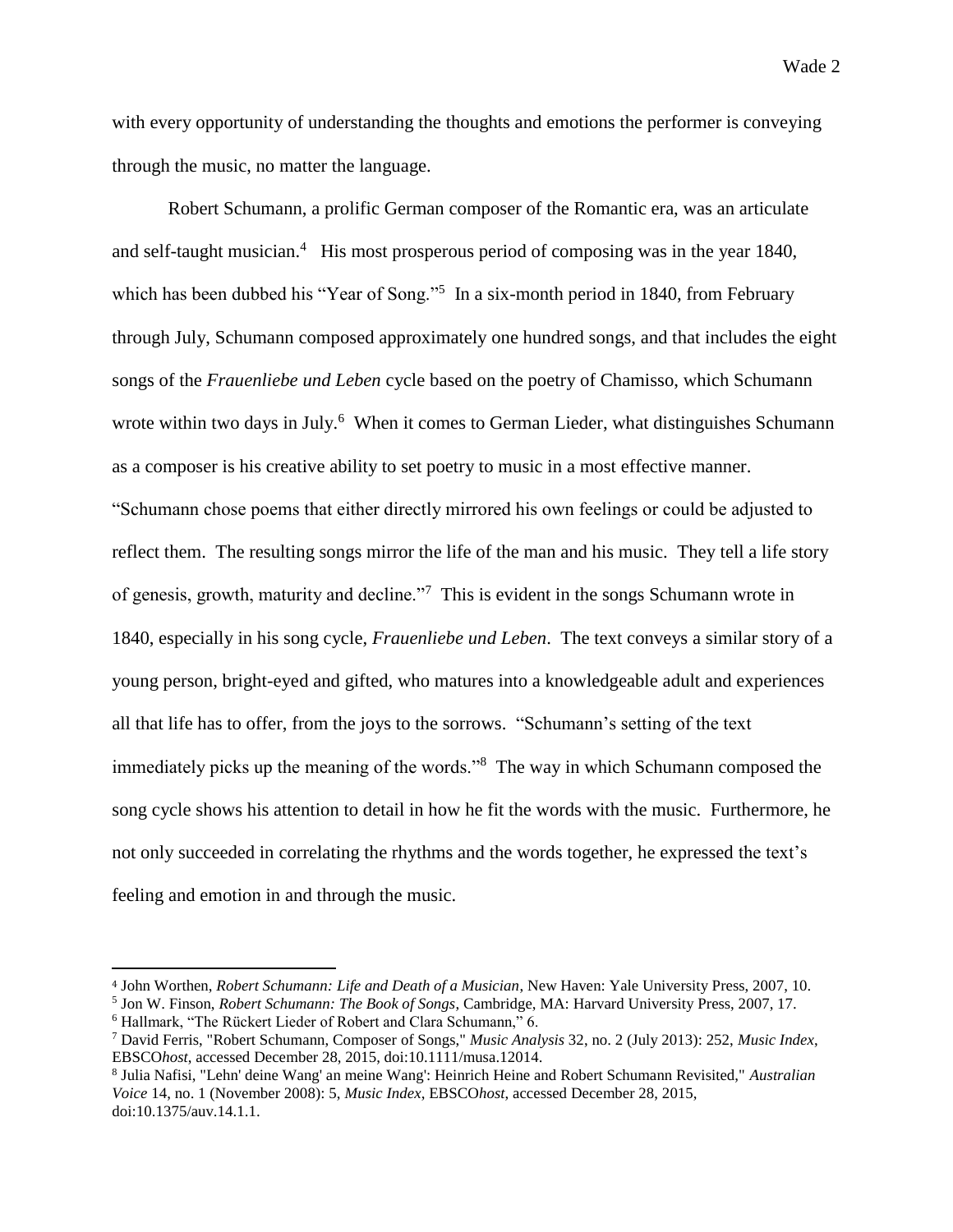Often present is a certain emotional self-indulgence made bearable and even lovable through either a pinch of irony or a naïve sincerity that defies cheap sentimentality. The music, going far beyond only the illustrative, complements the words in an interpreting and deepening way, adding layers to the one-dimensional and simplifying the complicated: music and words fuse and in their union become something new. Melodic or rhythmic phrases, though bound by musical law, never lose their connection to the word.<sup>9</sup>

This is the beauty of German Lieder. When it is well written, the audience can enjoy the full expression of the music. Although non-German speakers may not be able to understand the German text as it is being sung, if the performer emotes well, then the audience can still grasp what the artist is trying to convey.

The emotions that Schumann specifically conjures up in the *Frauenliebe und Leben* song cycle aren't simply what he gleaned from Chamisso's poems. It has been said that the song cycles written in 1840 had a connection with his marriage to Clara Wieck that same year. It seems that, as a result of his marriage, Schumann wrote more of his personal feelings into his music. While the main female character recounts her devotion to her husband and family, the audience if provided with a glimpse of a highly romanticized masculine perspective of courtship and marriage as both the poet and composer are male. Though Schumann himself was "as blissfully happy in marriage as in courtship," toward the end *Frauenliebe und Leben,* it is unfortunate that "something has gone sadly wrong."<sup>10</sup> This is a well-crafted commentary on life; our experiences have a way of shaping us into the people we are, and they can have a great effect on us, whether it be positive or negative. In this case, *Frauenliebe und Leben* successfully reflects the realities of life in that there is a mixture of the positive and the negative, and it all depends on what the life circumstances are as to how people react. With this song cycle, it is unmistakably beneficial to know the ideas behind the composer's creativity.

<sup>9</sup> Ibid., 2.

<sup>&</sup>lt;sup>10</sup> Ferris, "Robert Schumann, Composer of Songs," 253.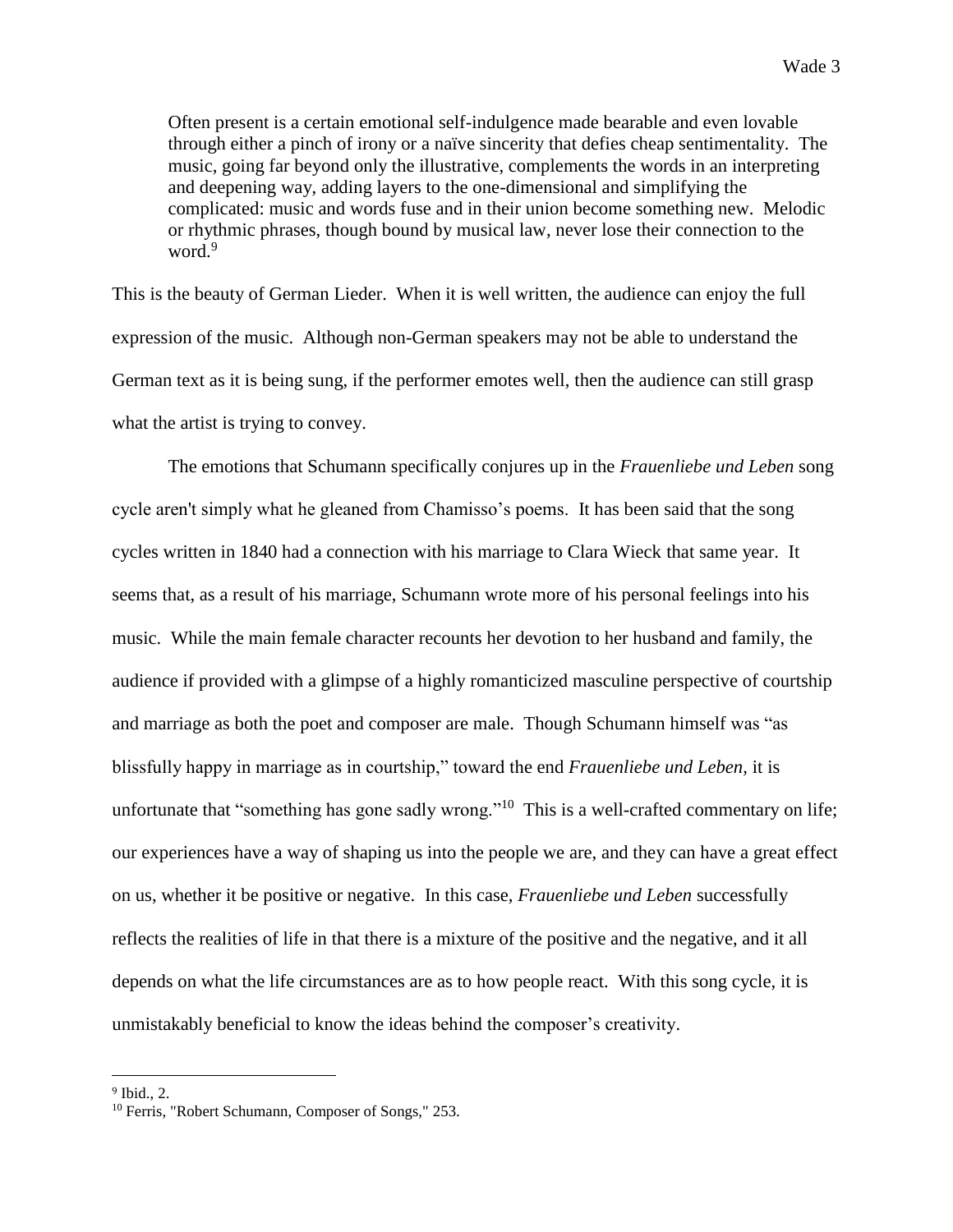It is vital to remember that the composers and poets of those songs were real people, that their emotions were real and evidence that they too were young once. Their thoughts and problems were probably not so very different in many respects from those of young people today; the emotions expressed in the words and music are very real and therefore are still recognizable today. $11$ 

There is a wide range of emotions in his songs, and they usually correlate with the events and emotions of real life. This allows the audience to connect with the dynamics that Schumann expresses through the voices of his characters. The almost universal relatability of the emotions in Schumann's song cycles "offer[s] an insight into the human soul's most vulnerable parts, yet stay always perfectly within the boundaries of good taste."<sup>12</sup> In his music, Schumann has an artful balance of conveying emotion without overdramatizing it, though he himself was prone to mood swings and spells of depression.

While there is a lot of debate over Schumann's mental health and how it may or may not have affected his compositions, "Through hard work Schumann was able to control his demons and channel the tensions that seethed within him into music that mixes the popular and esoteric, resulting in compositions that require the creative engagement of reader and listener."<sup>13</sup> Schumann's somewhat unique method of composition reveals his own personality within his music. At a glance, it demonstrates itself to be a solid composition; even so, Schumann's music can prove to be as multifaceted as he is in its underlying messages. Schumann's specific approach to the *Frauenliebe und Leben* song cycle "argues for the presence of a subtext in the poetry, interprets that subtext as running counter to the text, and purposes that Schumann gives the subtext full play in the songs."<sup>14</sup> His focus is on the heroine and how she aims to be an

<sup>&</sup>lt;sup>11</sup> Nafisi, "Heinrich Heine and Robert Schumann Revisited," 5.

<sup>12</sup> Ibid., 2.

<sup>13</sup> Martin Geck and Stewart Spencer. *Robert Schumann: The Life and Work of a Romantic Composer*. Chicago: The University of Chicago Press, 2013, iii*.*

<sup>14</sup> Elissa S. Guralnick, "'Ah Clara, I Am Not Worthy of Your Love': Rereading *'Frauenliebe und Leben*,' the Poetry and the Music," *Music & Letters* 87, no. 4 (November 2006): 581, *Academic Search Complete*, EBSCO*host*, accessed December 28, 2015, doi:10.1093/ml/gcl080.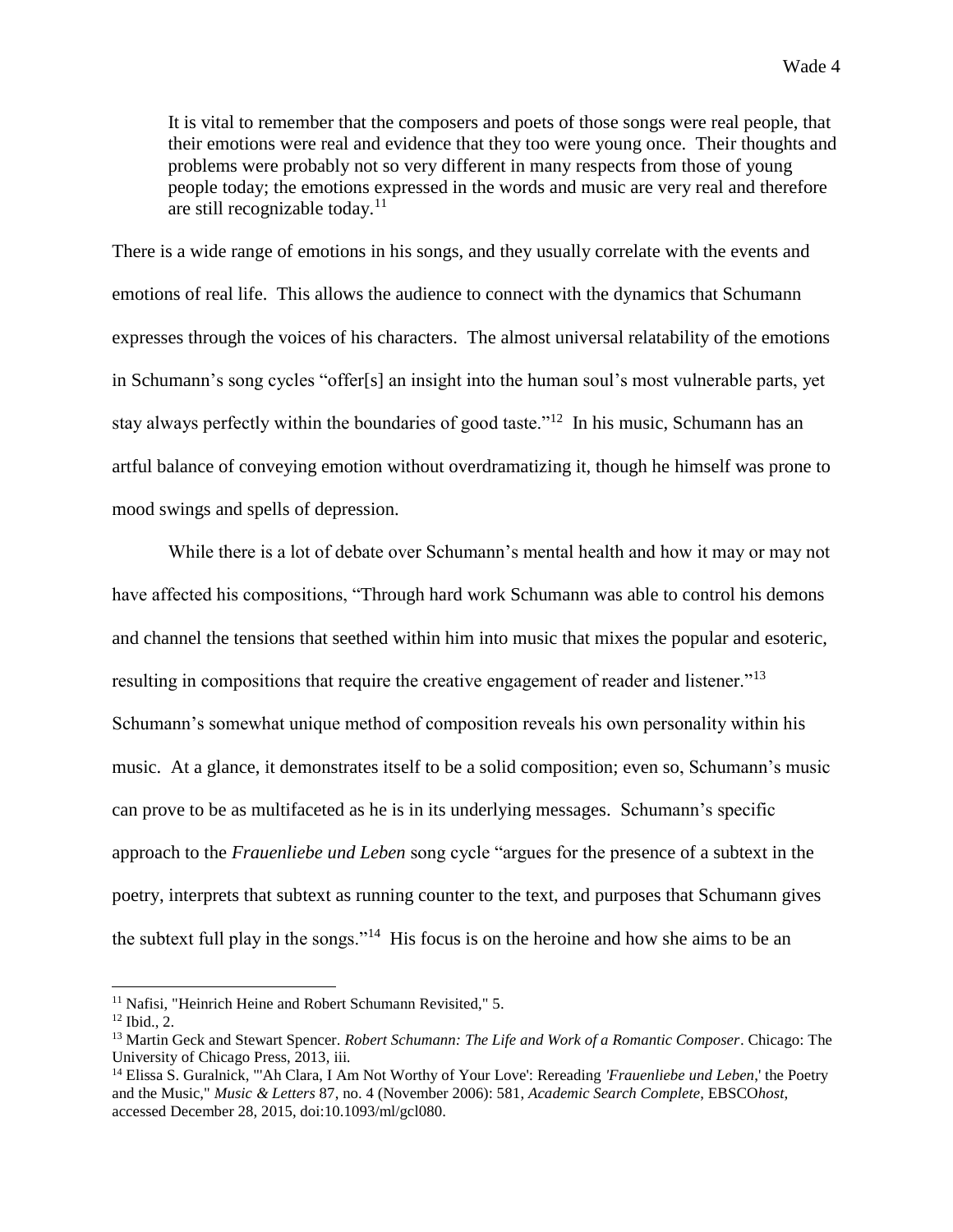acceptable young woman in the society of her day. This, the main text, exemplifies being a humble and submissive young lady, but the underlying subtext proves her to be more spirited and independent than anyone realizes, especially herself. Schumann's musical composition of the text offers a keen insight into the lyrics of these songs.<sup>15</sup> As an example of Schumann's creativity, at the beginning of the first song of the cycle, the piano introduction is not meaningless in and of itself. Schumann wrote the chord progression I-IV- $V^7$ -I to suggest the formulaic opening line 'Once upon a time' before the heroine delves into her story.<sup>16</sup>

Ex. mm. 1-3 of Schumann's *Frauenliebe und Leben,* Song 1<sup>17</sup>



The piano begins the song with one of the most conventional harmonic progressions, which gives a "sense of the progression's gesture…of an opening out (I-IV) and a complementary closing in (V7-I), or, to use an alternative metaphor, an undermining of I and its restoration."<sup>18</sup> It

<sup>&</sup>lt;sup>15</sup> Ibid., 602.

<sup>16</sup> Kofi Agawu, "Theory and Practice in the Analysis of the Nineteenth-Century 'Lied,'" *Music Analysis* 11, no. 1 (March 1992): 16, *RILM Abstracts of Music Literature (1967 to Present only)*, EBSCO*host*, accessed December 28, 2015, doi:10.2307/854301.  $17$  Ibid., 9.

<sup>18</sup> Ibid., 15.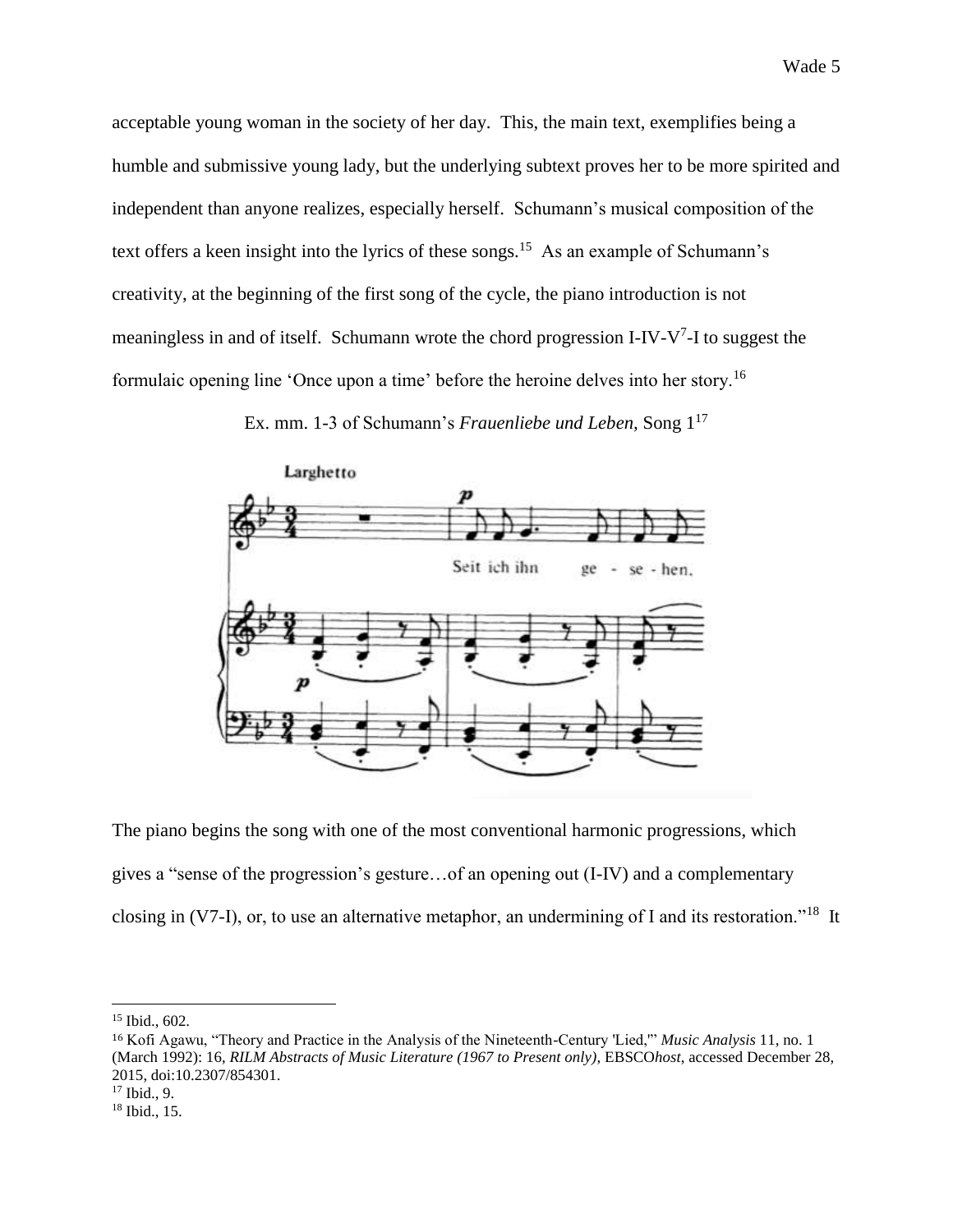only makes sense, and further proves his creativity, that Schumann used a musical equivalent of 'Once upon a time' to start his story.

It has been said that *Frauenliebe und Leben* is "an impersonation of a woman by the voices of male culture, rather than. . . the reality of a woman's life."<sup>19</sup> During the Romantic era, it was not uncommon for male authors to lend their emotions to female characters. There are some who view a female's fervent devotion to a man, as seen throughout the *Frauenliebe* poems, as more of a danger than a virtue. This danger is the very thing that Schumann sought to dramatize in his song cycle.<sup>20</sup>

Here daughters of the citizenry could find their womanly role in life sketched out for them, from first love, through wedding, motherhood, and widowhood, to old age and death. Like Gretchen's song at the spinning wheel, these poems too involve roleplaying. They portray a man's wishful image of woman, prescribing to the point of embarrassment her path to exemplary status through subjugation to man. She finds fulfillment in self-sacrificing service to him and in glorifying him.<sup>21</sup>

While society in Schumann's day did not think this was an unacceptable way to characterize women, this depiction would have today's society seething from the unjust way in which it portrays women. Yet during the Romantic era, before the feminist movement, Schumann's audiences would have accepted this projection of a male's perspective and would not question the role given to the women in the texts of this period.

Though actually conveying the sentiments of men, they are of course to be performed by a woman. . . in a small and intimate room in someone's home, before people who are known to her and some of whom might well be potential suitors; she is unlikely to be a professional singer but, rather, someone's daughter or niece or cousin – an ordinary woman, significantly enough – and she sings, in the native tongue. . . texts which seem already to have been popular favorites, no doubt to an audience of approvingly nodding heads. $^{22}$ 

<sup>19</sup> Jane M. Bowers, "Feminist Scholarship and the Field of Musicology: I," *College Music Symposium* 29 (1989): 89, *RILM Abstracts of Music Literature (1967 to Present only)*, EBSCO*host*, accessed December 28, 2015, http://0 www.jstor.org.library.cedarville.edu/stable/40373950.

<sup>20</sup> Guralnick, "Rereading 'Frauenliebe und Leben,'" 580.

<sup>21</sup> Kristina Muxfeldt, "Frauenliebe und Leben Now and Then," *19th-century Music* 25, no. 1 (July 2001): 28, *Music Index*, EBSCO*host*, accessed December 28, 2015, doi:10.1525/ncm.2001.25.1.27.

 $22$  Ibid., 37.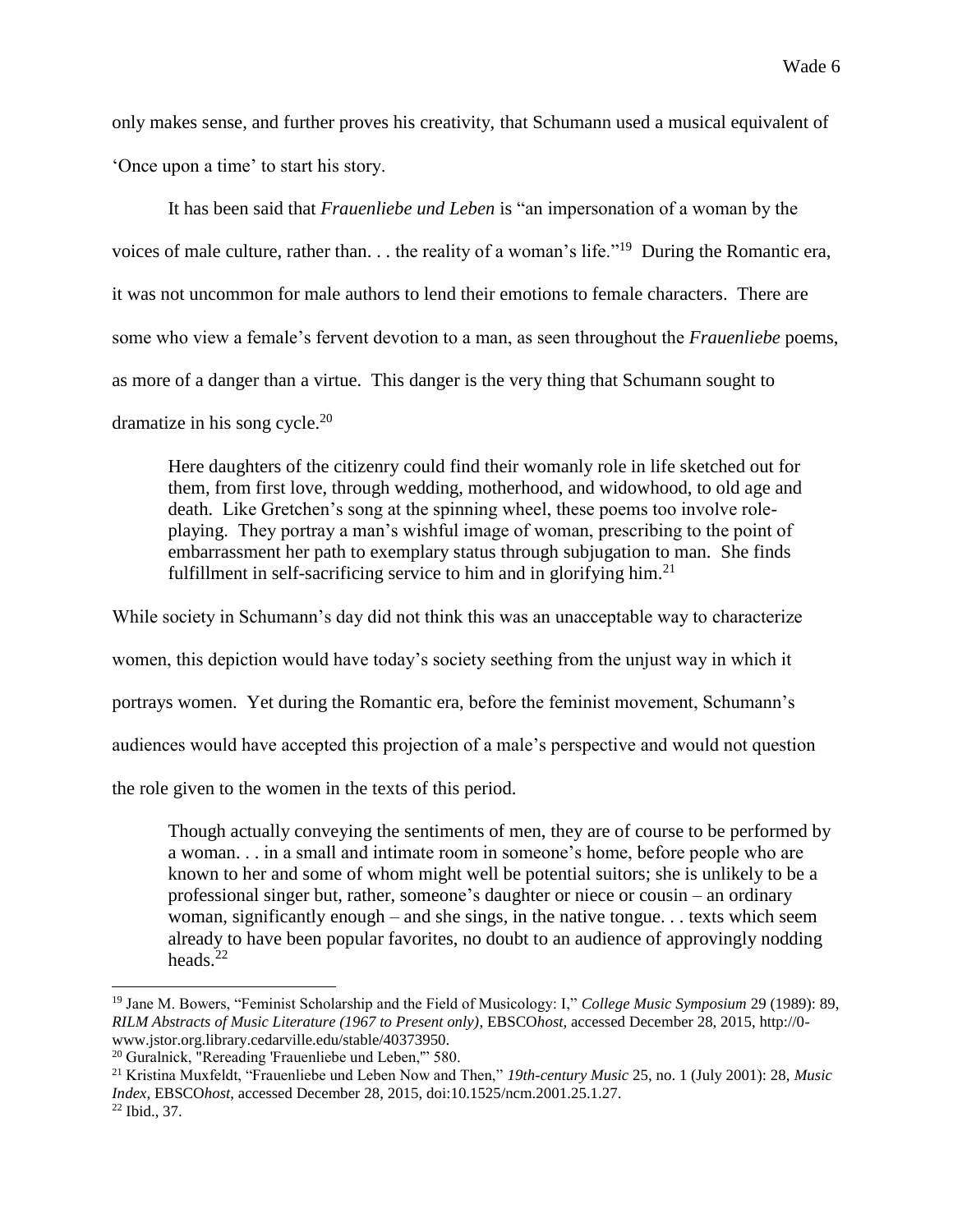This again points to the subservient position of the female. Not only is she depicted to be lower in status than others within the household, but she attains her fulfillment by seeking the approval of others. Her role here is not necessarily to express herself and her own emotions, but to portray the character from Chamisso's poems that Schumann sought to immortalize through his song cycle.

To better understand these emotions, it is essential to understand Schumann's use of two distinct voices. The female character that sings the lyrics of these songs is apparent, while the unsung male character appears in the piano part. There is distinctiveness in the "expressive function between [the] vocal line and [the] piano accompaniment. The voice, the bearer of words and explicit meaning, discloses thoughts and reveals events on a more conscious level while the piano unveils a deeper, emotional reality that frequently cuts through the surface of the spoken word."<sup>23</sup> Aligning with the subtext, the piano plays the role of the husband. The piano does not simply support and accompany the voice; it keeps disrupting and contradicting it. The voice in this cycle is desire personified, and the piano sometimes yields to it and other times opposes it. This is an example of how the male character explores and responds to their relationship by musically agreeing with or differing from the heroine's thoughts and emotions.<sup>24</sup>

It is also essential to understand the driving emotions behind each piece since it is through the progression of the song cycle that we are allowed a glimpse into the poetic reflections of a woman's love and life. At the beginning of this song cycle, the heroine is a young woman who has yet to experience all that life has to offer. She doesn't let anything stop her from expressing her feelings about life, at least to herself. Her whole world changes when she

<sup>23</sup> Barbara Turchin, "Schumann's Song Cycles: The Cycle within the Song," *19th-century Music* 8, no. 3 (April 1985): 234, *RILM Abstracts of Music Literature (1967 to Present only)*, EBSCO*host*, accessed December 28, 2015, doi:10.2307/746514.

<sup>24</sup> Guralnick, "Rereading 'Frauenliebe und Leben,'" 581.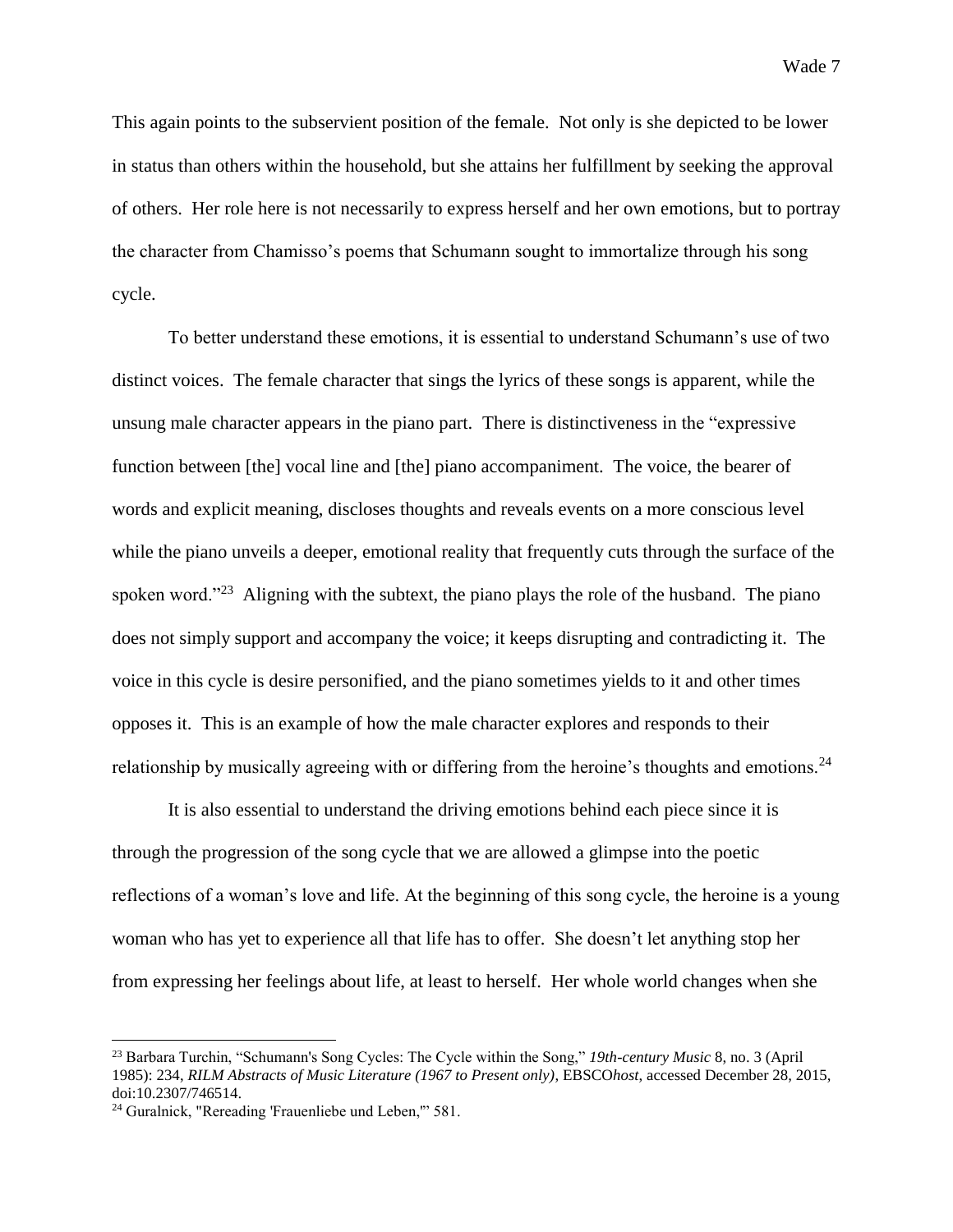comes across a man who has forever caught the attention of her heart, and she expresses her emotions by singing about how she has gone blind to everything in the world because nothing can be as important as the man who unknowingly stole her heart. This is reflected in the music with a "hesitant, thoughtful, and [poignant expressiveness]."<sup>25</sup> This song is slower and more reflective, almost as if she is daydreaming about how they met.

The absence of melodic reinforcement of the downbeats of the first measures in the piece is particularly significant to the music's realization of the text to follow. Through muting the effect of both the metric and rhythmic accent, this. . . helps to convey a musical fluidity which appropriately mirrors the emotional state of the woman enraptured by her first love.<sup>26</sup>

#### Seit ich ihn gesehen

 $\overline{a}$ 

| Seit ich ihn gesehen, glaub' ich blind zu sein; | Since I saw him, I believe I must be blind:              |
|-------------------------------------------------|----------------------------------------------------------|
| Wo ich hin nur blicke,                          | Wherever I happen to look,                               |
| Seh' ich ihn allein; wie im wachen Traume       | I see only him; his image hovers before me               |
| Schwebt sein Bild mir vor,                      | As if in a waking dream,                                 |
| Taucht aus tiefstem Dunkel heller,              | His image rises up, brighter and ever brighter,          |
| Heller nur empor.                               | Out of the deepest darkness.                             |
| Sonst ist licht- und farblos alles              | Everything else all around me                            |
| Um mich her,                                    | Is without light and color,                              |
| Nach der Schwestern Spiele                      | I have no longer any interest                            |
| Nicht begehr' ich mehr,                         | In my sisters' games;                                    |
| Möchte lieber weinen,                           | I would rather weep                                      |
| Still im Kämmerlein; seit ich ihn gesehen,      | Quietly in my little room;                               |
| Glaub' ich blind zu sein.                       | Since I saw him I believe I must be blind. <sup>27</sup> |
|                                                 |                                                          |

With these lyrics, Schumann expresses the giddiness a young woman feels as she falls in love for

the first time. Her youth and exuberance is evident as she wonders at the appearance of her

beloved's image as if she's enthralled by a waking dream. After she becomes quite taken with

him, she doesn't believe that she will ever be good enough to deserve him. These feelings

continue into the second song, as she expresses her admiration for all of the characteristics that

<sup>25</sup> Glass, *Schumann's Complete Song Texts: In One Volume,* 78.

<sup>26</sup> Michael D. Green, "Mathis Lussy's 'Traité de l'expression musicale' as a Window into Performance Practice," *Music Theory Spectrum* 16, no. 2 (1994), Oxford University Press, Society for Music Theory: 201, doi:10.2307/746033.

<sup>27</sup> Glass, *Schumann's Complete Song Texts: In One Volume,* 77.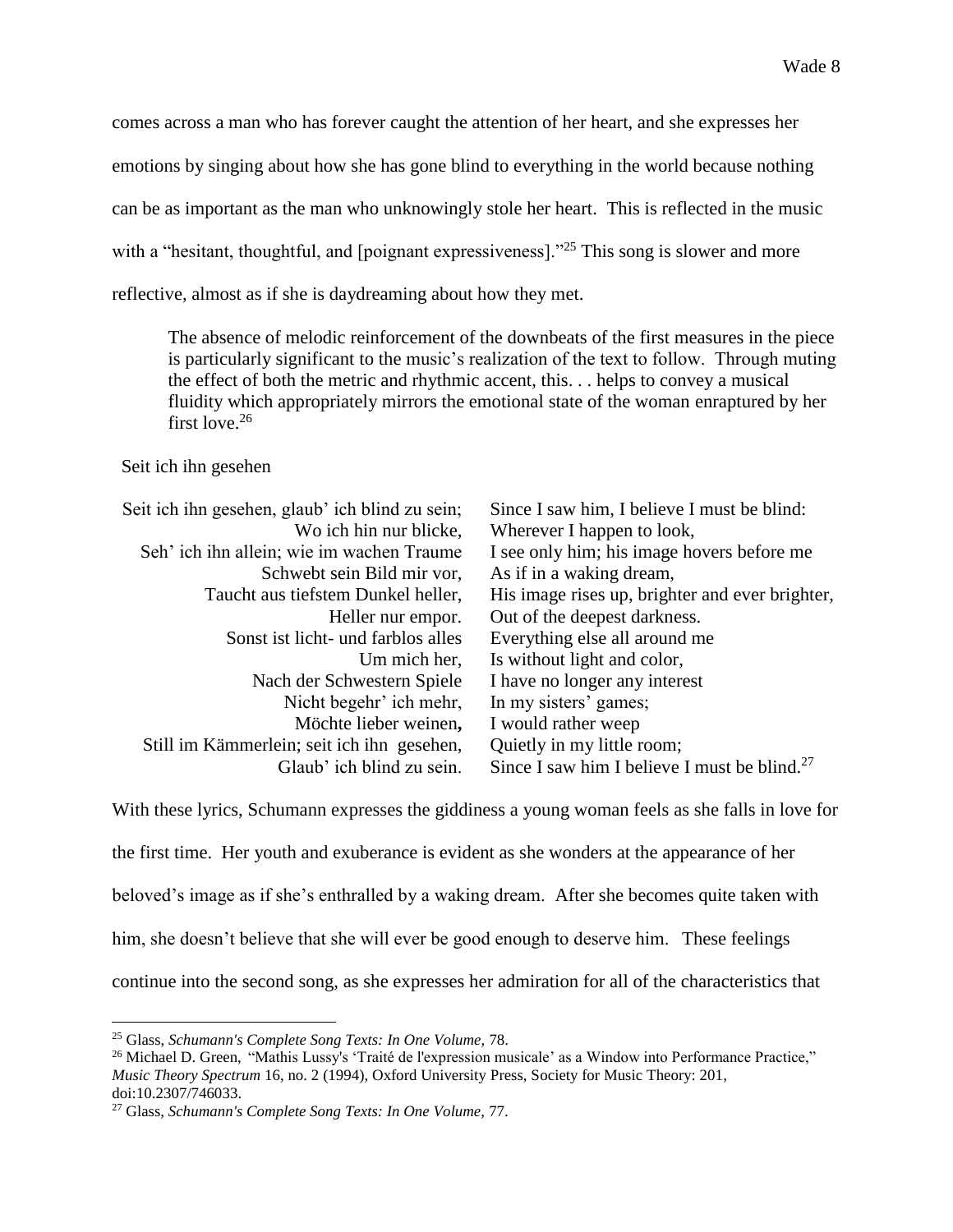she cherishes in the man that she loves. Between his appearance and intellect, she likens him to

a star in the heavens and claims him as her own, praying that, even though he may never know

her, he would live in happiness.

Er, der Herrlichste von allen

| Er, der Herrlichste von allen            | He, the noblest of men,                            |
|------------------------------------------|----------------------------------------------------|
| Wie so milde, wie so gut!                | How gentle he is, how good!                        |
| Holde Lippen, klares Auge,               | Lovely lips, bright eyes,                          |
| Heller Sinn und fester Mut.              | A clear mind, and firm courage.                    |
| So wie dort in blauer Tiefe,             | Like that star there,                              |
| Hell und herrlich, jener Stern,          | Bright and glorious in the blue depths of the sky. |
| Also Er an meinem Himmel,                | He, in my heaven,                                  |
| Hell und herrlich, hehr und fern.        | Is bright and glorious, exalted, and far above me. |
| Wandle, wandle deine Bahnen,             | Follow, follow your course;                        |
| Nur betrachten deinen Schein,            | Just to look at your light,                        |
| Nur in Demut ihn betrachten,             | Just to look at it in humility,                    |
| Selig nur und traurig sein!              | Is to be both blissful and sad!                    |
| Höre nicht mein stilles Beten,           | Do not hear my quiet prayer,                       |
| Deinem Glücke nur geweiht;               | Consecrated only to your happiness;                |
| Darfst mich, nied're Magd, nicht kennen, | You should not know me, an insignificant girl,     |
| Hoher Stern der Herrlichkeit!            | You lofty, glorious star!                          |
| Nur die Würdigste von allen              | Your choice should only make happy                 |
| Darf beglücken deine Wahl,               | The worthiest of women,                            |
| Und ich will die Hohe                    | And I shall bless that exalted one                 |
| Segnen viele tausend Mal.                | Many thousand times.                               |
| Will mich freuen dannund weinen,         | I shall rejoice then, and weep;                    |
| Selig, selig bin ich dann,               | I shall be blissful then;                          |
| Sollte mir das Herz auch brechen,        | And even if my heart should break—                 |
| Brich, o Herz, was liegt daran?          | Go on and break, my heart! What does it matter?    |
| Er, der Herrlichste von allen,           | He, the noblest of men,                            |
| Wie so milde, wie so gut!                | How gentle he is, how good!                        |
| Holde Lippen, klares Auge,               | Lovely lips, bright eyes, a clear mind,            |
| Heller Sinn und fester Mut,              | And firm courage,                                  |
| Wie so milde, wie so gut!                | How gentle he is, how good! $28$                   |
|                                          |                                                    |

Her wish is that only the most virtuous and deserving woman would bring him joy. She would delight in his happiness, but she would also be crestfallen that she couldn't share in it with him. Nonetheless, she told herself it wouldn't matter if her heart broke, just so long as he was satisfied. As it turns out, in the third song, we find that his satisfaction can only be found in her,

<sup>28</sup> Ibid.*,* 78.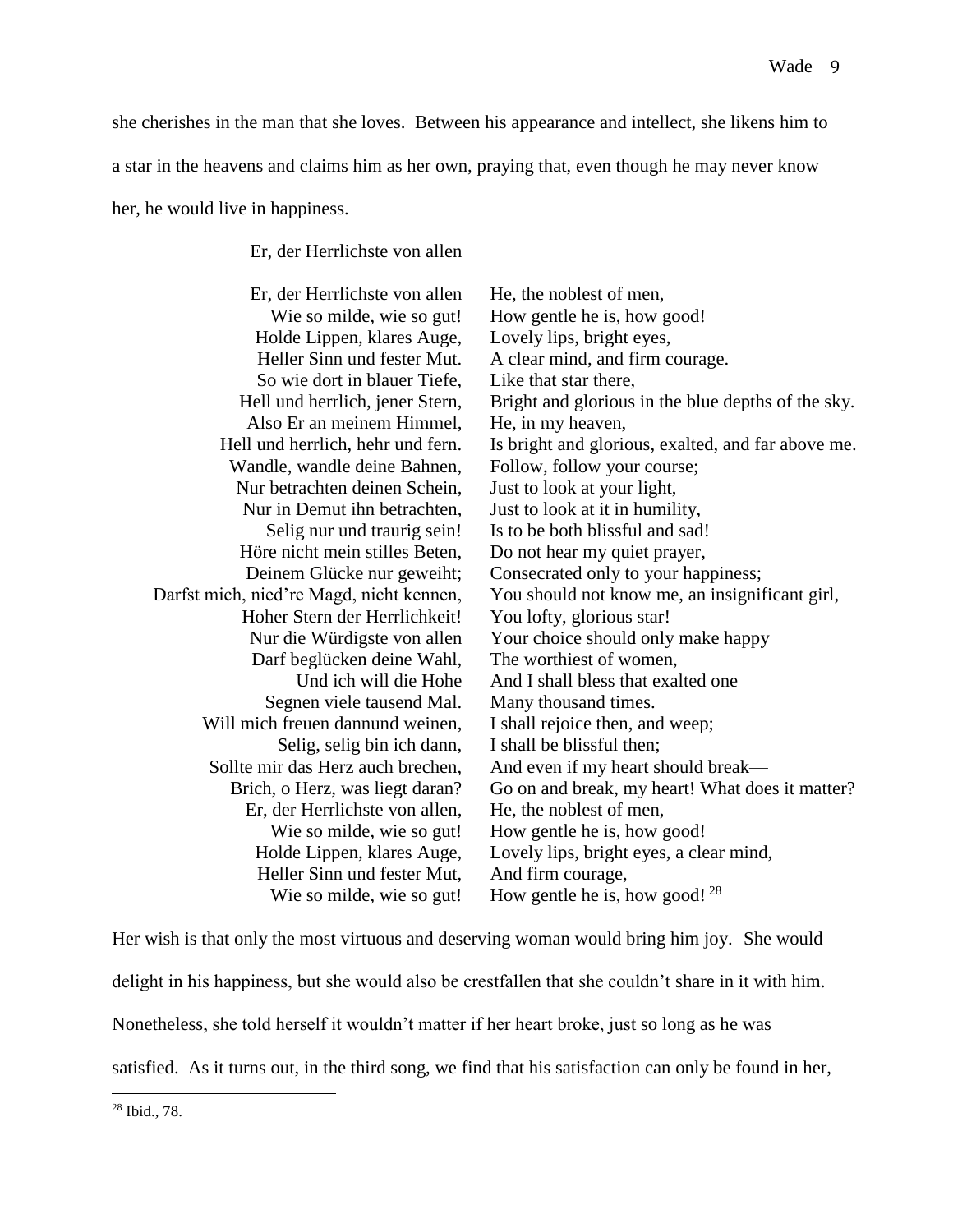as he confesses his love for her. Breathless and excited, she almost can't believe that he actually told her. She never expected it and feels almost as though it was all just a dream.

Ich kann's nicht fassen, nicht glauben,

| Ich kann's nicht fassen, nicht glauben,<br>Es hat ein Traum mich berückt; | I can't grasp it, can't believe it;<br>A dream must have beguiled me; |
|---------------------------------------------------------------------------|-----------------------------------------------------------------------|
| Wie hätt' er doch unter allen                                             | Why, out of all women,                                                |
| Mich Arme erhöht und beglückt?                                            | Would he have chosen <i>me</i> to honor and bless?                    |
| Mir war's, er habe gesprochen:                                            | It seemed to me that he may have said:                                |
| "Ich bin auf ewig dein,"                                                  | "I am yours forever";                                                 |
| Mir war's--ich träume noch immer,                                         | It seemed to me—I must be dreaming,                                   |
| Es kann ja nimmer so sein.                                                | It surely can never be so.                                            |
| O lass im Traume mich sterben,                                            | Oh let me die in that dream,                                          |
| Gewieget an seiner Brust,                                                 | Lulled against his breast,                                            |
| Den seligen Tod mich schlürfen                                            | Let me sip a blissful death                                           |
| In Tränen unendlicher Lust.                                               | In tears of endless delight.                                          |
| Ich kann's nicht fassen, nicht glauben,                                   | I can't grasp it, can't believe it,                                   |
| Es hat ein Traum mich berückt;                                            | A dream must have beguiled me;                                        |
| Wie hätt' er doch unter allen                                             | Why, out of all women,                                                |
| Mich Arme erhöht und beglückt?                                            | Would he have chosen <i>me</i> to honor and bless?                    |
| Ich kann's nicht fassen, nicht glauben,                                   | I can't grasp it, can't believe it,                                   |
| Es hat ein Traum mich berückt.                                            | A dream must have beguiled me. $29$                                   |

After wondering how this could ever be true, she wishes she could live in this dream, as it seems to her, forever. She is in a state of bliss that he has chosen her as the one to make him happy. Hereafter, she is engaged, and she sings to her engagement ring in the fourth song, expressing the adoration she has for what it means—that she is to be united with the one she loves.

<sup>29</sup> Ibid.*,* 80.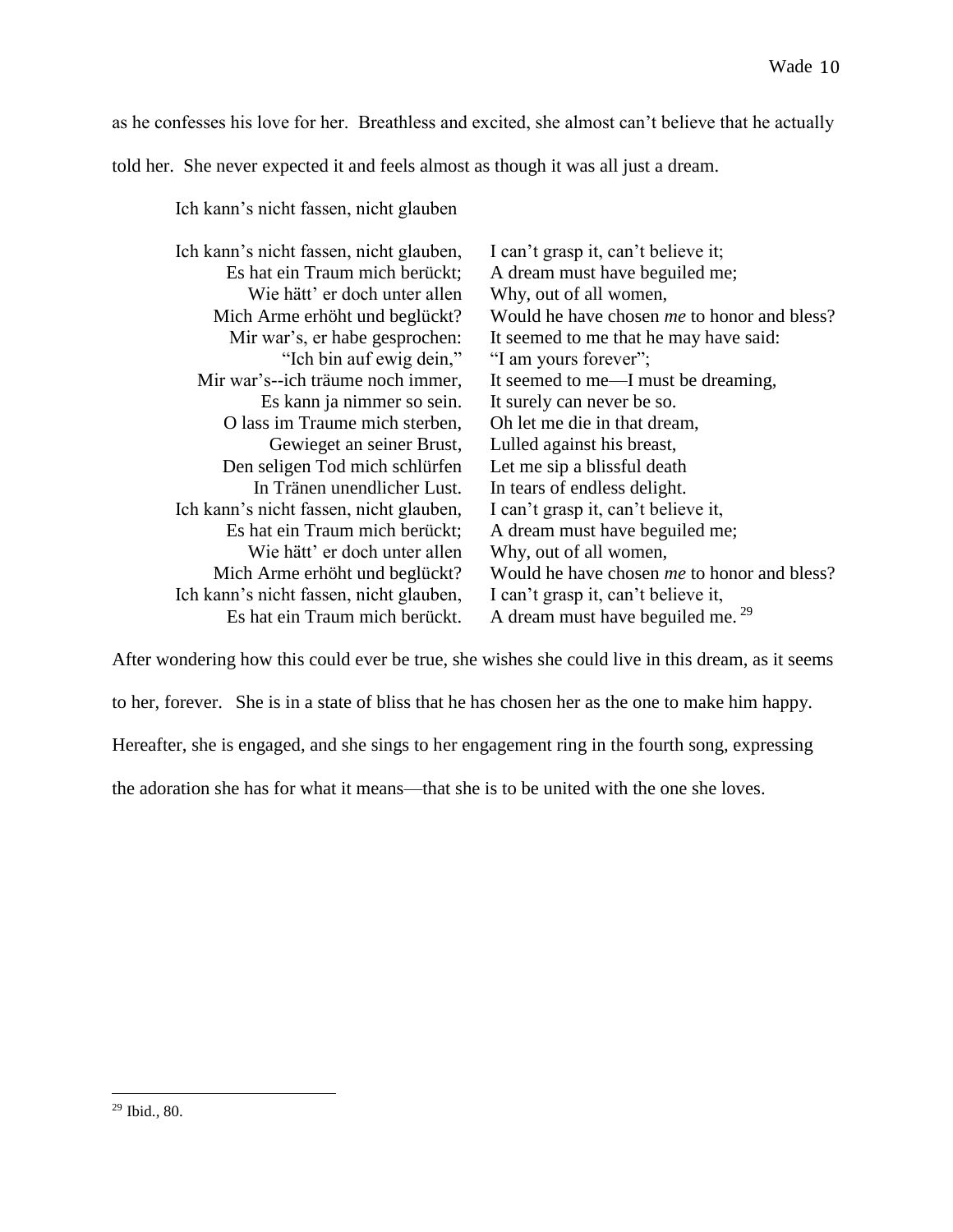## Du Ring an meinem Finger,

| Du Ring an meinem Finger,                 | You ring on my finger,                           |
|-------------------------------------------|--------------------------------------------------|
| Mein goldenes Ringelein                   | My little golden ring,                           |
| Ich drücke dich fromm an die Lippen,      | I press you devoutly to my lips,                 |
| An das Herze mein.                        | To my heart.                                     |
| Ich hatt' ihn ausgeträumet,               | I had dreamed it to its end,                     |
| Der Kindheit friedlich schönen Traum,     | The peacefully beautiful dream of childhood;     |
| Ich fand allein mich,                     | I found myself alone,                            |
| Verloren im öden unendlichen Raum.        | Lost in an empty, endless space.                 |
| Du Ring an meinem Finger,                 | You ring on my finger,                           |
| Da hast du mich erst belehrt,             | You have just taught me something:               |
| Hast meinem Blick erschlossen             | You have opened my eyes                          |
| Des Lebens unendlichen tiefen Wert.       | To the infinitely deep value of life.            |
| Ich will ihm dienen, ihm leben,           | I want to serve him, to live for him,            |
| Ihm angehören ganz,                       | To belong to him completely,                     |
| Hin selber mich geben                     | To give myself to him,                           |
| Und finden verklärt mich in seinem Glanz. | And to find myself transfigured in his radiance. |
| Du Ring an meinem Finger,                 | You ring on my finger,                           |
| Mein goldenes Ringelein,                  | My little golden ring,                           |
| Ich drücke dich fromm an die Lippen,      | I press you devoutly to my lips,                 |
| An das Herze mein.                        | To my heart. $30$                                |

Living out the days of her childhood, she never dreamed that she would find someone to spend the rest of her days with in happiness. Yet, they did find each other, and her ring serves as a reminder of the important things in life and how much value they have. The ring, as a symbol of their love, is something that she will always cherish. As the time for their wedding approaches, she sings the fifth song to her sisters and asks that they help her prepare for the ceremony. She wishes to make herself as beautiful as possible in the last-minute flurry of preparations.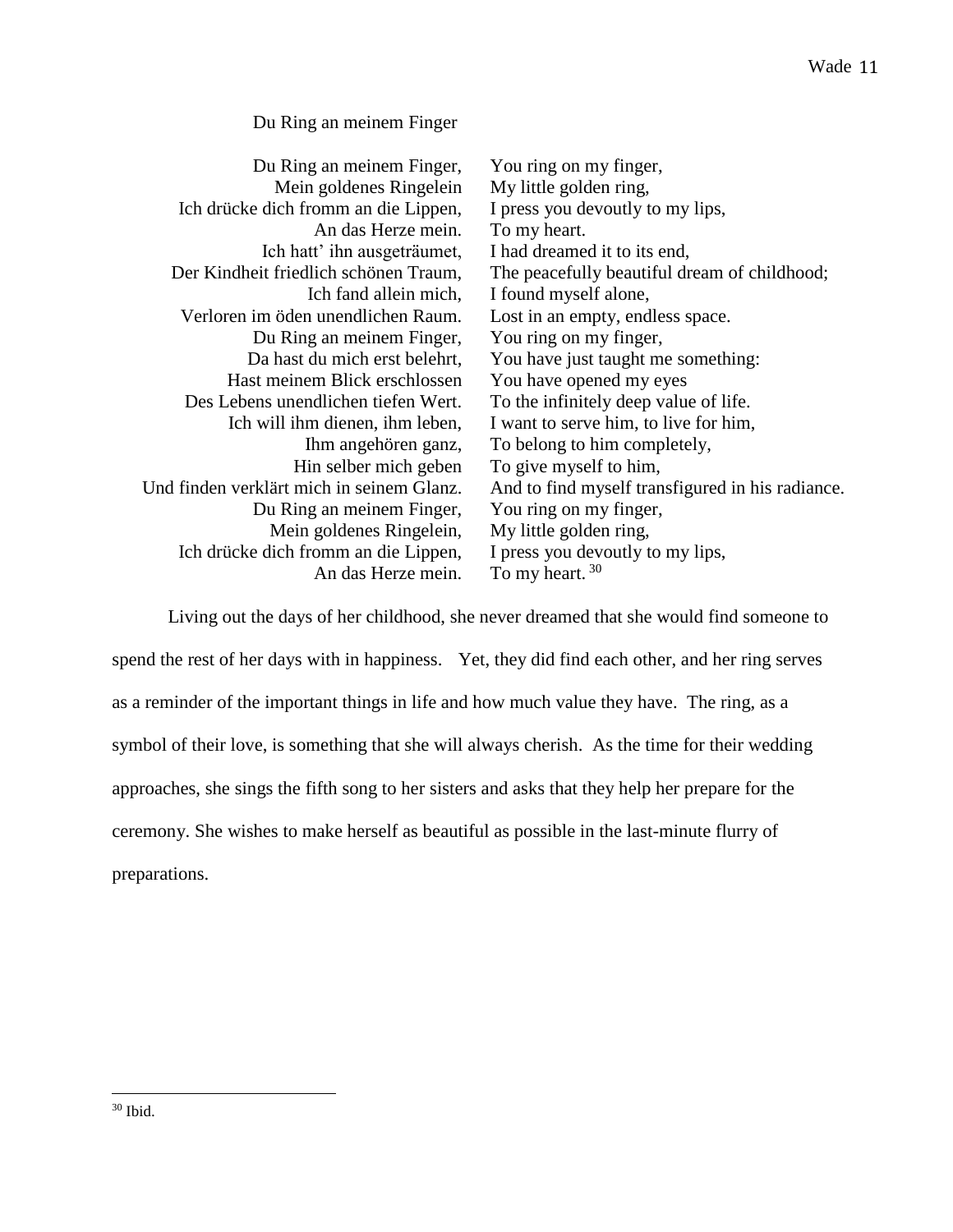## Helft mir, ihr Schwestern,

| Helft mir, ihr Schwestern,                       | Help me, sisters,                                          |
|--------------------------------------------------|------------------------------------------------------------|
| Freundlich mich schmücken,                       | Be so kind and help me to adorn myself,                    |
| Dient der Glücklichen heute, mir.                | Serve me, the happy woman, today.                          |
| Windet geschäftig mir um die Stirne              | Carefully bind the ornament                                |
| Noch der blühenden Myrte Zier.                   | Of blooming myrtle around my forehead.                     |
| Als ich befriedigt, freudigen Herzens,           | When I used to lie contented, and joyous at heart,         |
| Sonst dem Geliebten im Arme lag,                 | In the arms of my beloved,                                 |
| Immer noch reif er, Sehnsucht im Herzen,         | He was always impatiently calling for this day to          |
| Ungeduldig den heutigen Tag.                     | Come, his heart filled with desire.                        |
| Helft mir, ihr Schwestern,                       | Help me, sisters,                                          |
| Helft mir verscheuchen eine törichte Bangigkeit; | Help me rid my mind of a silly anxiety,                    |
| Dass ich mit klarem Aug' ihn empfange,           | So that I can receive him,                                 |
| Ihn die Quelle der Freudigkeit.                  | The source of my joyousness, with clear eyes.              |
| Bist, mein Geliebter, du mir erschienen,         | Have you appeared before me, my beloved,                   |
| Gibst du mir, Sonne, deinen Schein?              | To give me, my sun, your light?                            |
| Lass mich in Andacht, lass mich in Demut,        | Let me bow to my lord                                      |
| Lass mich verneigen dem Herren mein.             | In devotion and in humility.                               |
| Streuet ihm, Schwestern, streuet ihm Blumen,     | Scatter flowers for him, sisters,                          |
| Bringet ihm knospende Rosen dar.                 | Present him with budding roses.                            |
| Aber euch, Schwestern, grüss' ich mit Wehmut,    | But I bid you a melancholy farewell, my sisters,           |
| Freudig scheidend aus eurer Schar.               | As I nevertheless joyously leave your ranks. <sup>31</sup> |

In this song, she admits her feeling of anxiety as she dwells on the thought of her groom and his passionate impatience. She shares a bittersweet moment when she comes to the realization that she must leave her sisters and childhood home behind, but she joyfully looks forward to the life she will live with her new husband, as she walks up the aisle to strains of a wedding march.

Since there is no clear timeline, sometime after the wedding in the sixth song, she has some very joyful news to tell her husband. This is the first time in the song cycle that she directly addresses him. In a touching way that was appropriate to the time period, she tells her husband with a quiet tenderness that she is going to have a baby.

 $\overline{a}$ <sup>31</sup> Ibid.*,* 81.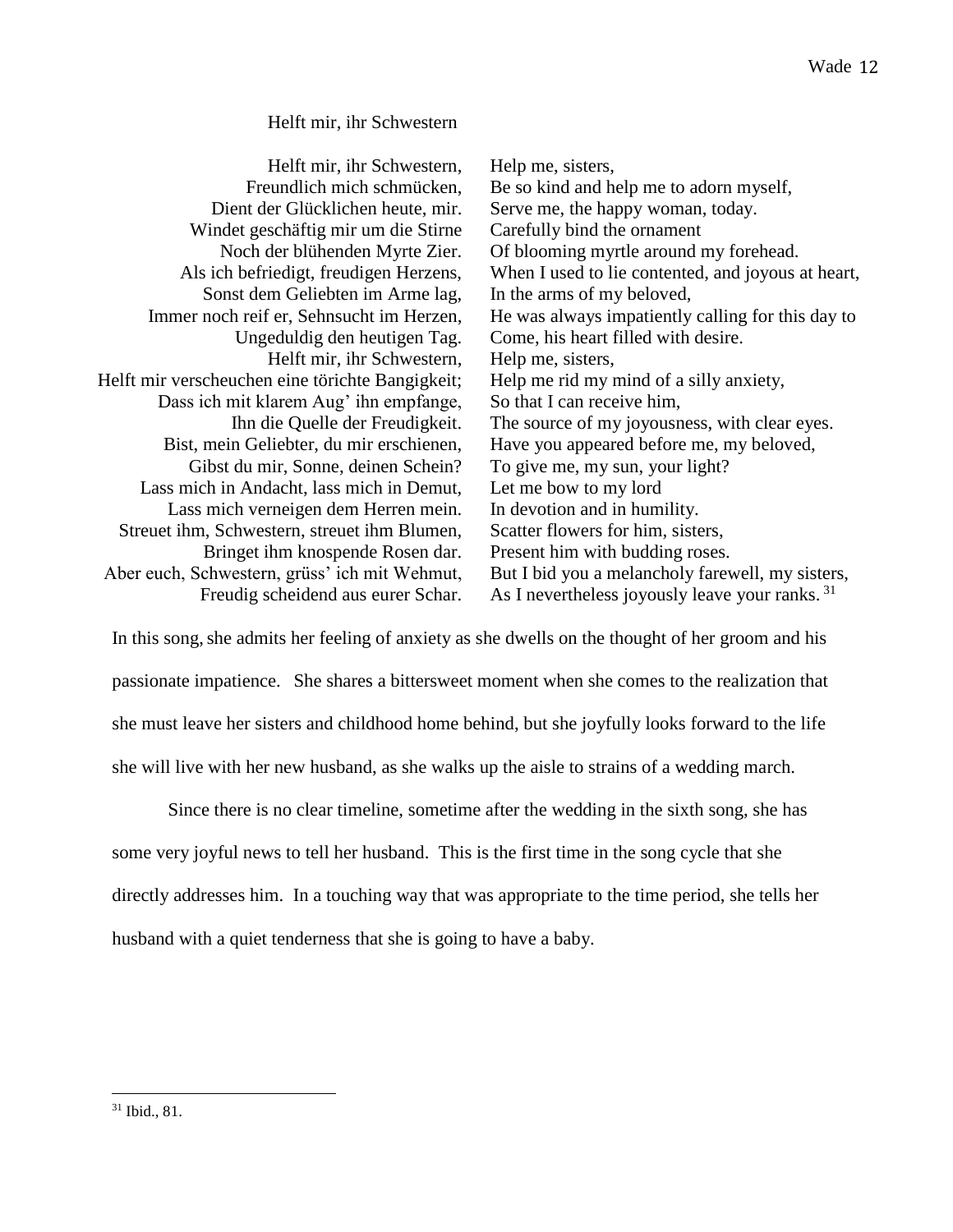### Süßer Freund, du blickest

Süßer Freund, du blickest mich verwundert an, Kannst es nicht begreifen, wie ich Weinen kann; lass der feuchten Perlen ungewohnte Zier freudig hell erzittern In dem Auge mir. Wie so bang mein Busen, Wie so wonnevoll! Wüsst' ich nur Mit Worten, wie ich's sagen soll; Komm und birg dein Antlitz hier an meiner Brust, Will ins Ohr dir flüstern alle meine Lust. Weisst du nun die Tränen, Die ich weinen kann, sollst du nicht sie sehen, Du geliebter, geliebter Mann, Bleib' an Meinem Herzen, fühle dessen Schlag, Dass ich fest und fester nur dich drücken mag! Hier an meinem Bette hat die Wiege Raum, Wo sie still verberge meinen holden Traum; Kommen wird der Morgen, wo der Traum erwacht, Und daraus dein Bildnis Mir entgegen lacht, — dein Bildnis! Sweet friend, you look at me with astonishment; You can't understand how I Can weep; let the unaccustomed ornament Of moist pearls tremble joyfully and brightly In my eyes. How anxious my heart is, And how blissful! If I only knew How to say it in words; Come and hide your face here on my breast, I want to whisper all my pleasure into your ear. Do you know the reason for the tears That I can weep? Should you not see them, You beloved, beloved man? Stay there near My heart, feel it beating, So that I may press you to me closer and closer! Here by my bed there is room for the cradle, Where it may quietly shelter my lovely dream; The morning will come when the dream awakes, And from the cradle your image Smiles up at me,  $-$  your image!  $32$ 

In a piano interlude, the father-to-be conveys his elated response. The middle section relays the relief of happy tears and the joy shared by the husband and wife as they are brought closer together by this happy news. As she sings the last lines of the song, she pictures the cradle and her baby as he smiles up at her—an image of her husband. As she sings the seventh song, one can almost imagine her holding and bouncing her precious baby. The energy she has throughout the song conveys the bliss she feels. To her, love and happiness are interchangeable. She has never been more content in her life as she is now with the husband she never dreamed of and a beautiful child that looks just like his father.

 $\overline{a}$ <sup>32</sup> Ibid*.,* 83.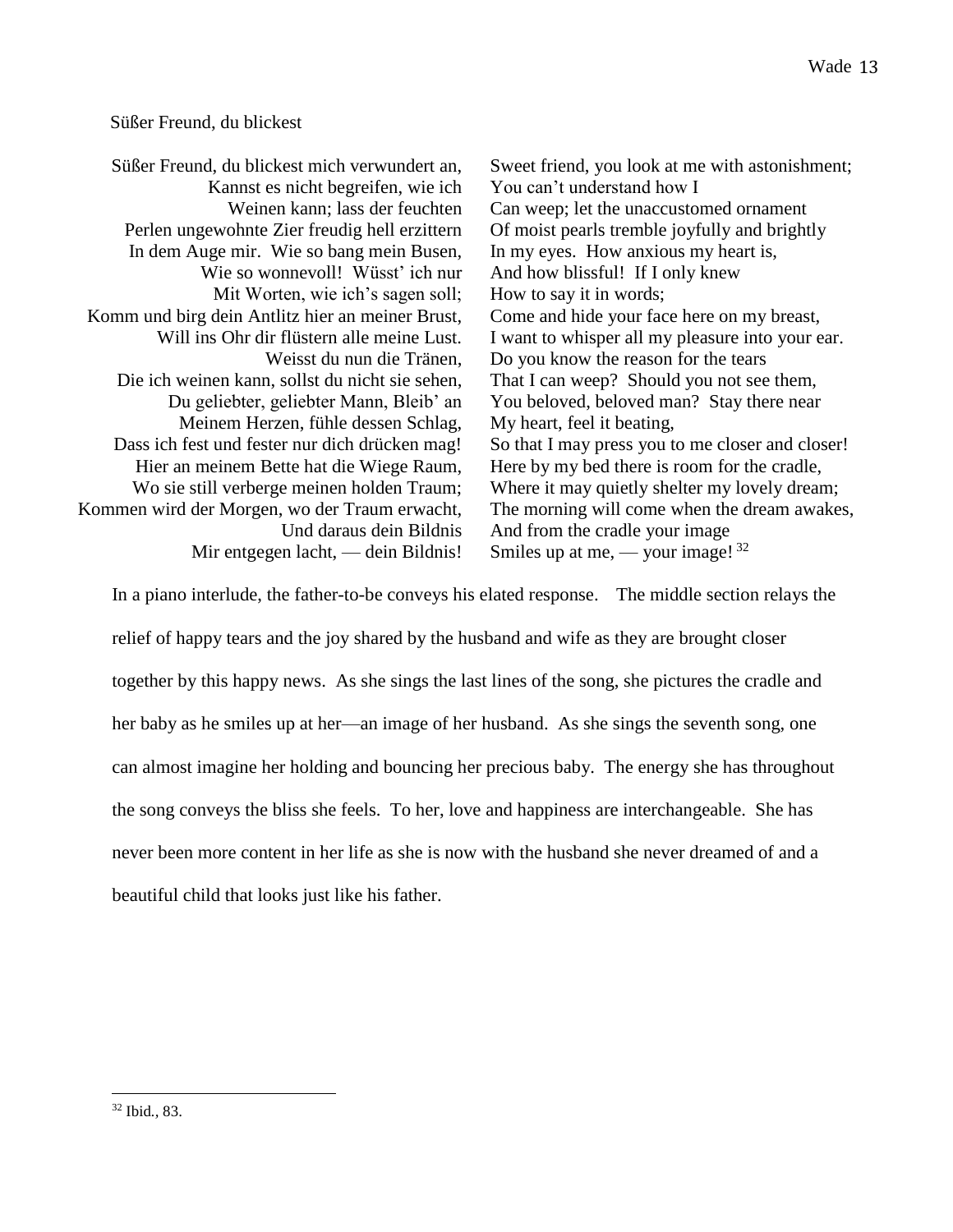# An meinem Herzen, an meiner Brust,

| An meinem Herzen, an meiner Brust,          | At my heart, at my breast,                           |
|---------------------------------------------|------------------------------------------------------|
| Du meine Wonne, du meine Lust! Das Glück    | You my bliss, you my joy! The happiness              |
| Ist die Liebe, die Lieb' ist das Glück,     | Is the love, the love is the happiness,              |
| Ich hab's gesagt und nehm's nicht zurück.   | I have said it and will not take it back.            |
| Hab' überschwenglich mich geschätzt,        | I thought I was rapturous before,                    |
| Bin überglücklich aber jetzt.               | But I am even more supremely happy now.              |
| Nur die da säugt nur die da liebt das Kind, | Only she who nurses her baby, who loves the child    |
| Dem sie die Nahrung gibt;                   | To whom she is giving nourishment,                   |
| Nur eine Mutter weiss allen,                | Only a <i>mother</i> knows                           |
| Was lieben heisst und glücklich sein.       | What it means to love and to be happy.               |
| O wie bedaur' ich doch den Mann,            | Oh how sorry I feel for a man                        |
| Der Mutterglück nicht fühlen kann!          | That he cannot feel the happiness of being a mother! |
| Du lieber, lieber Engel, du,                | You dear, dear angel you,                            |
| Du schauest mich an und lächelst dazu!      | You look at me and smile as you do!                  |
| An meinem Herzen, an meiner Brust,          | At my heart, at my breast,                           |
| Du meine Wonne, du meine Lust!              | You my bliss, you my joy! $33$                       |
|                                             |                                                      |

In a way, it seems as though she feels regret for her husband because he cannot completely know

or share the wonderful feelings she has for her precious child. However, as this song ends, she is

overwhelmed by the bliss and the joy that her angel of a child brings her. Unfortunately, the

happiness that she and her husband share would not last. In the eighth and final song of this song

cycle, she sings to the memory of the man who is no longer with her. Though we don't know

why, her husband has died, and she is left with nothing but the memories she has of him.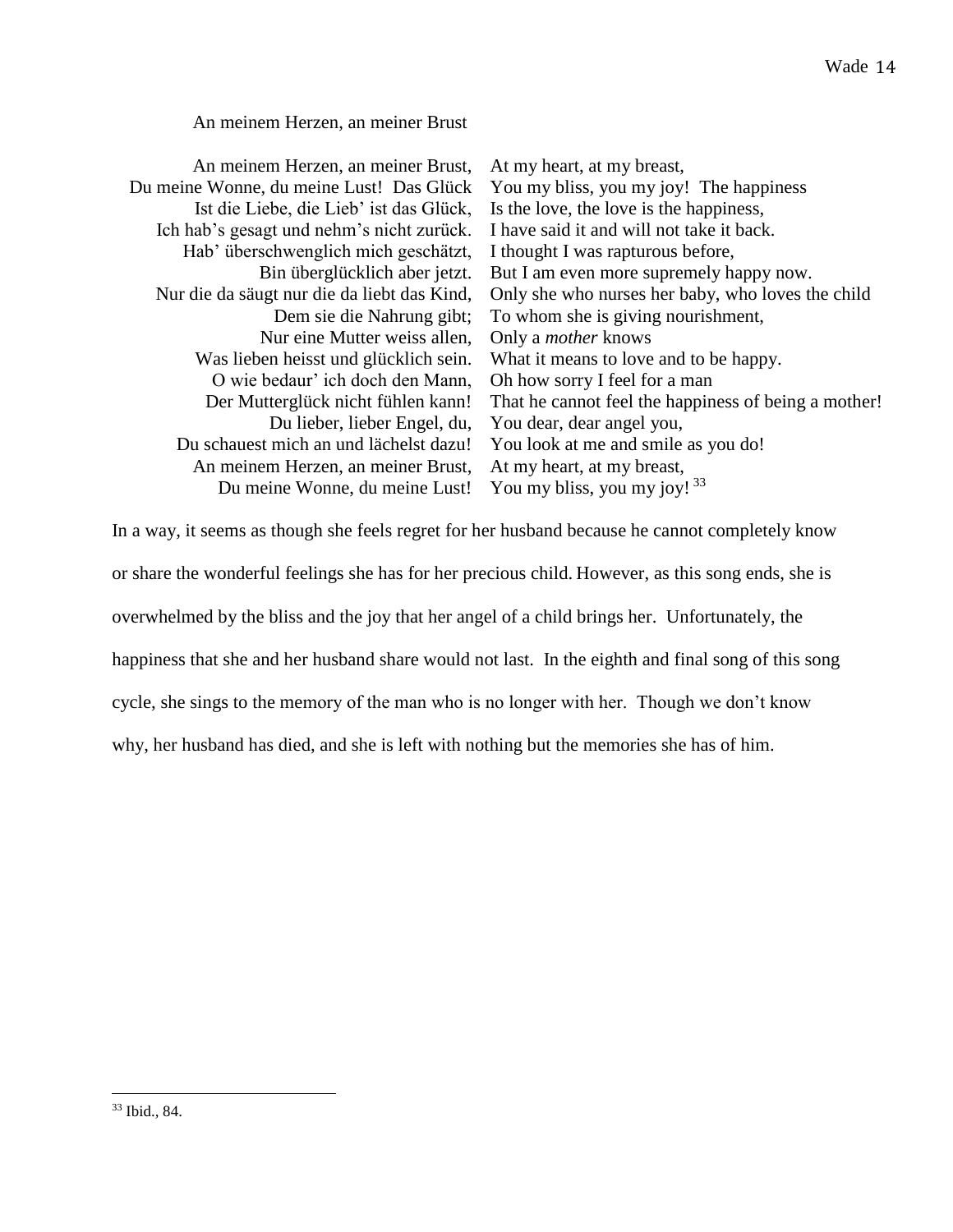Nun hast du mir den ersten Schmerz getan,

| Nun hast du mir den ersten Schmerz getan,    | Now you have hurt me for the first time—           |
|----------------------------------------------|----------------------------------------------------|
| Der aber traf.                               | But the blow struck deep.                          |
| Du schläsft, du harter,                      | You sleep the sleep of death,                      |
| Unbarmherz' ger Mann, den Todesschlaf.       | You hard, uncompassionate man.                     |
| Es blicket die Verlass'ne vor sich hin,      | The woman you have left behind peers at the future |
| Die Welt ist leer, ist leer.                 | And sees an empty world before her.                |
| Geliebet hab' ich und gelebt,                | I have loved and I have lived;                     |
| Ich bin nicht lebend mehr.                   | I am no longer alive.                              |
| Ich zieh' mich in mein Inn'res still zurück, | I quietly withdraw into my inner self;             |
| Der Schleier fällt.                          | The veil falls;                                    |
| Da hab' ich dich und mein verlor'nes Glück,  | There I have you and my lost happiness,            |
| Du meine Welt!                               | You who were my world! $34$                        |

In the midst of shock and loss, all that she recalls of her past happiness becomes tainted by her present pain. With her child being the only thing left of the happy life she led, she retreats inwardly to escape the pain of the present and to find what happiness she can in memories of the past. As the song ends, "we discover that the postlude is not merely a rote transcription of the accompaniment of the first song. Tiny changes in detail subtly reflect the widow's altered perspective. . . . Schumann's postlude may be thought to represent a memory, and not merely a symbolic or formal return, precisely because the past is brought back through the filter of present emotion and experience."<sup>35</sup> This is the most moving song of the cycle, as it shows how changed our heroine is by the end, and the postlude functions well, as it returns to the altered melody of the first song and concludes the performance.

Performing this song cycle challenges the singing technique, the endurance, and the acting ability of the artist. I had the opportunity to perform Schumann's *Frauenliebe und Leben* for my junior recital as partial fulfillment of my Bachelor of Arts in Music degree. Having limited experience of singing German before this, I strove to satisfy the demand of articulating

<sup>34</sup> Ibid.*,* 85.

<sup>35</sup> Muxfeldt, "Frauenliebe und Leben Now and Then," 47.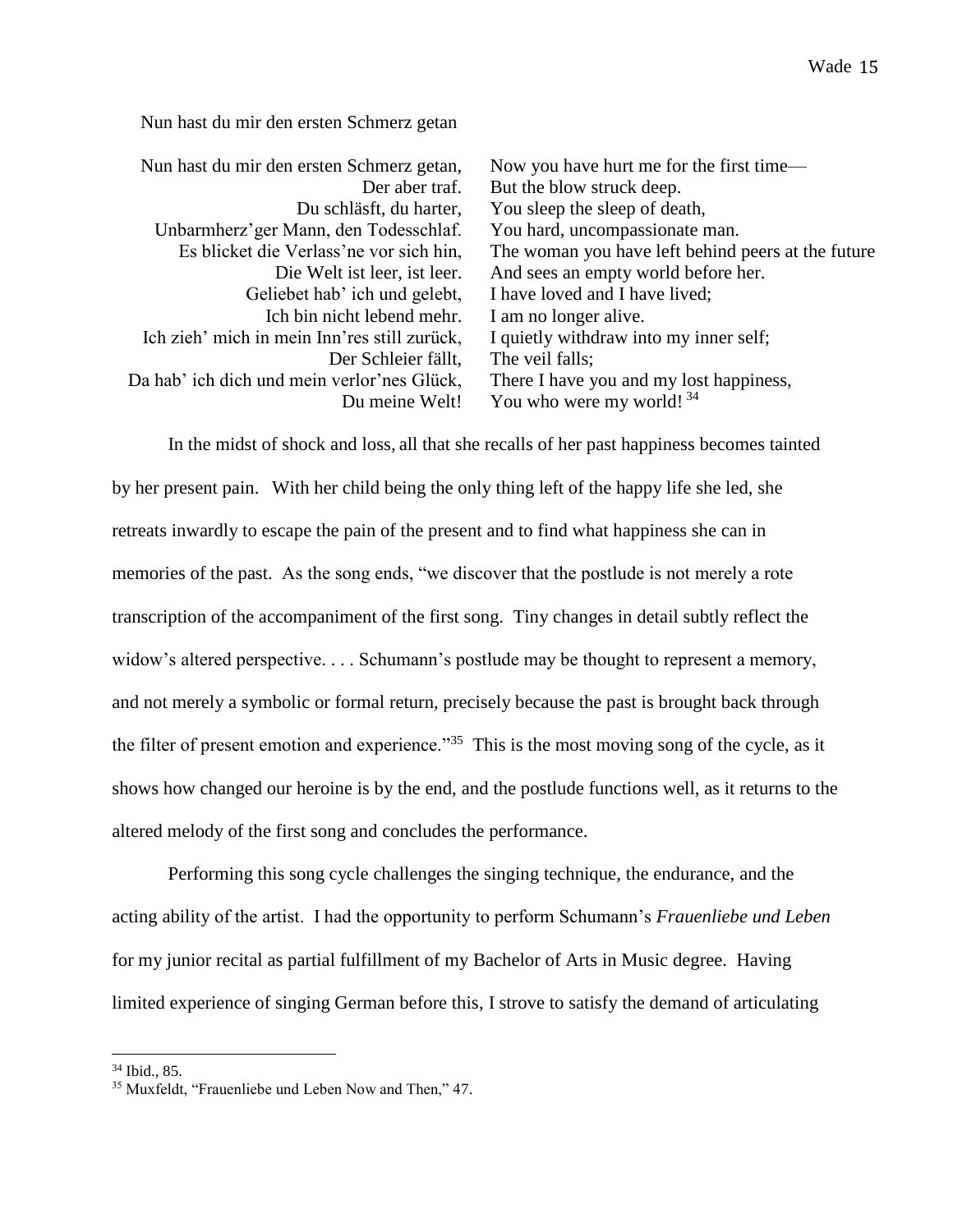the German diction. It required a lot of practice, which I happily put the time into, because I didn't want to do this song cycle the dishonor of performing it incorrectly. Having never sung a song cycle before, my endurance was certainly tested. I'm convinced that my voice was strengthened through all of the time and work I put into learning and practicing *Frauenliebe und Leben.* Performing it to the best of my ability not only stretched me as a singer but also as an actress. I took the time to understand the character and learn about her personal history and the way she thought. Looking at the history involved in this cycle and with the composer significantly contributed to the process of discovering the female character. I used several acting skills, as I imagined myself to be in her shoes, and I added movements and facial expressions into the performance that I felt would fit her character. As the performer, it was a tremendous help for me to be as historically informed about the song cycle as I could, so that I was able to accurately portray the heroine of *Frauenliebe und Leben* to the audience*.* This was quite the learning experience for me, and I'm delighted to have had the opportunity to study this song cycle and perform it to the best of my ability.

There is a fundamental truth that anyone who studies music should come to know, and it is that there is a difference between a perfect performance and an eloquent performance. A perfect performance, as one would expect, is where the performer takes the stage and performs the notes, rhythms, lyrics, dynamics, and everything else that is written in the score perfectly. While it is an accomplishment to be able to learn the music and perform it in front of an audience, it still may seem as though it is lacking something. For example, if the audience didn't know anything about the songs of the *Frauenliebe und Leben* cycle, it's hard to say how much they would be able to gather from a perfect performance of it.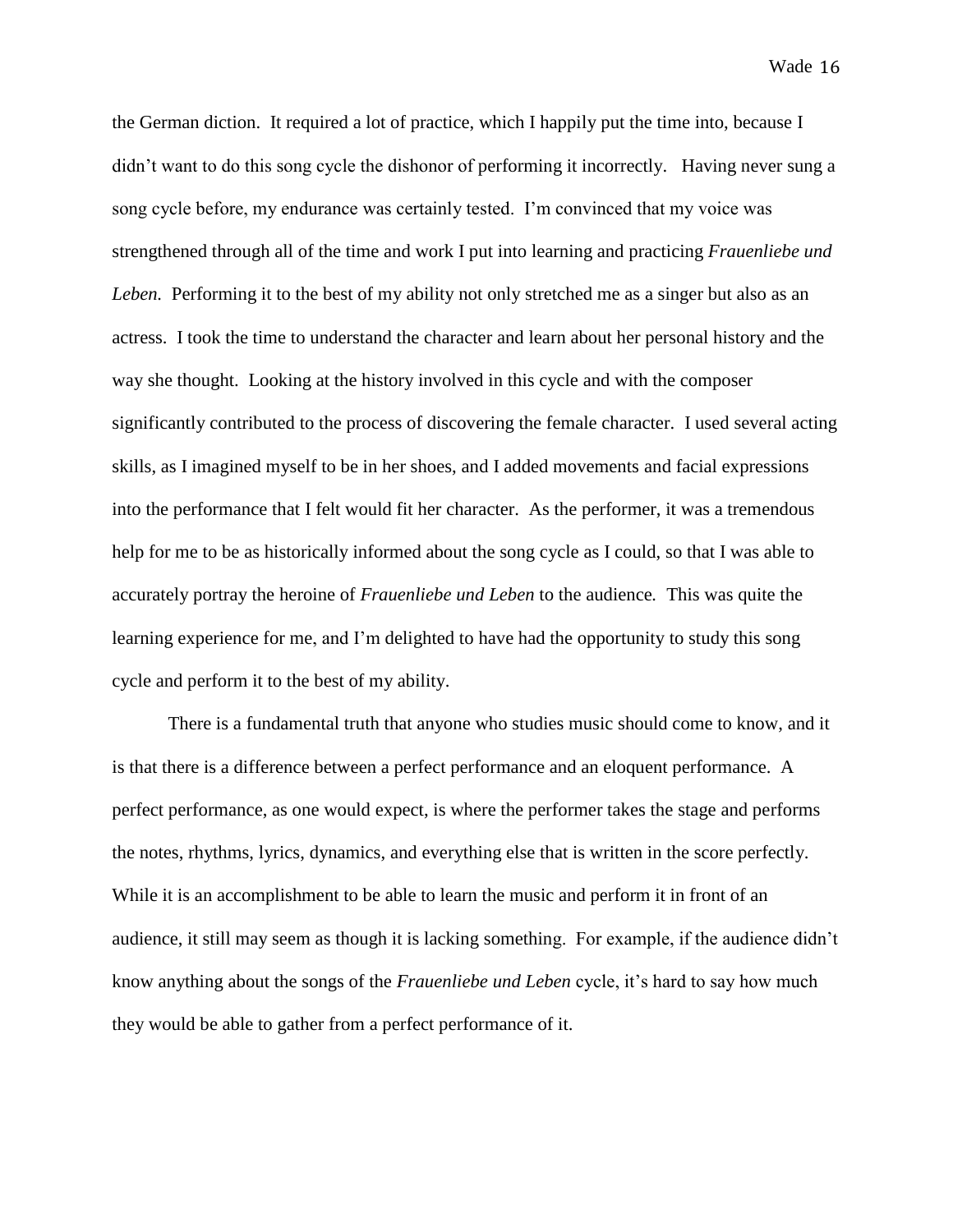If the performer stands on stage with a pleasant look on her face and doesn't move at all or show any other expression, the audience may come to the conclusion that it is a pretty song and she performed it well enough. However, those that don't speak German wouldn't be able to say what it could possibly be about or what the performer was trying to convey through the music. Technically speaking, it might as well have been the perfect performance, but because it lacked passion and expression, it wasn't an eloquent performance.

In order for it to be an eloquent performance, it would serve the performer well to learn the history behind the songs and then determine the best way to communicate the story to the audience. While it is important, as a musician, to perform music skillfully, proficiently learning the music is merely the first step. It is the combination of supplementing the knowledge of the history, the passion, and the experience into the music that elevates it as an outstanding performance. Therefore, a historically informed performance is not just a perfect performance but also has the potential to be an eloquent one, where the audience has every opportunity of understanding and appreciating every aspect of the music, especially when it comes to a woman's love and life.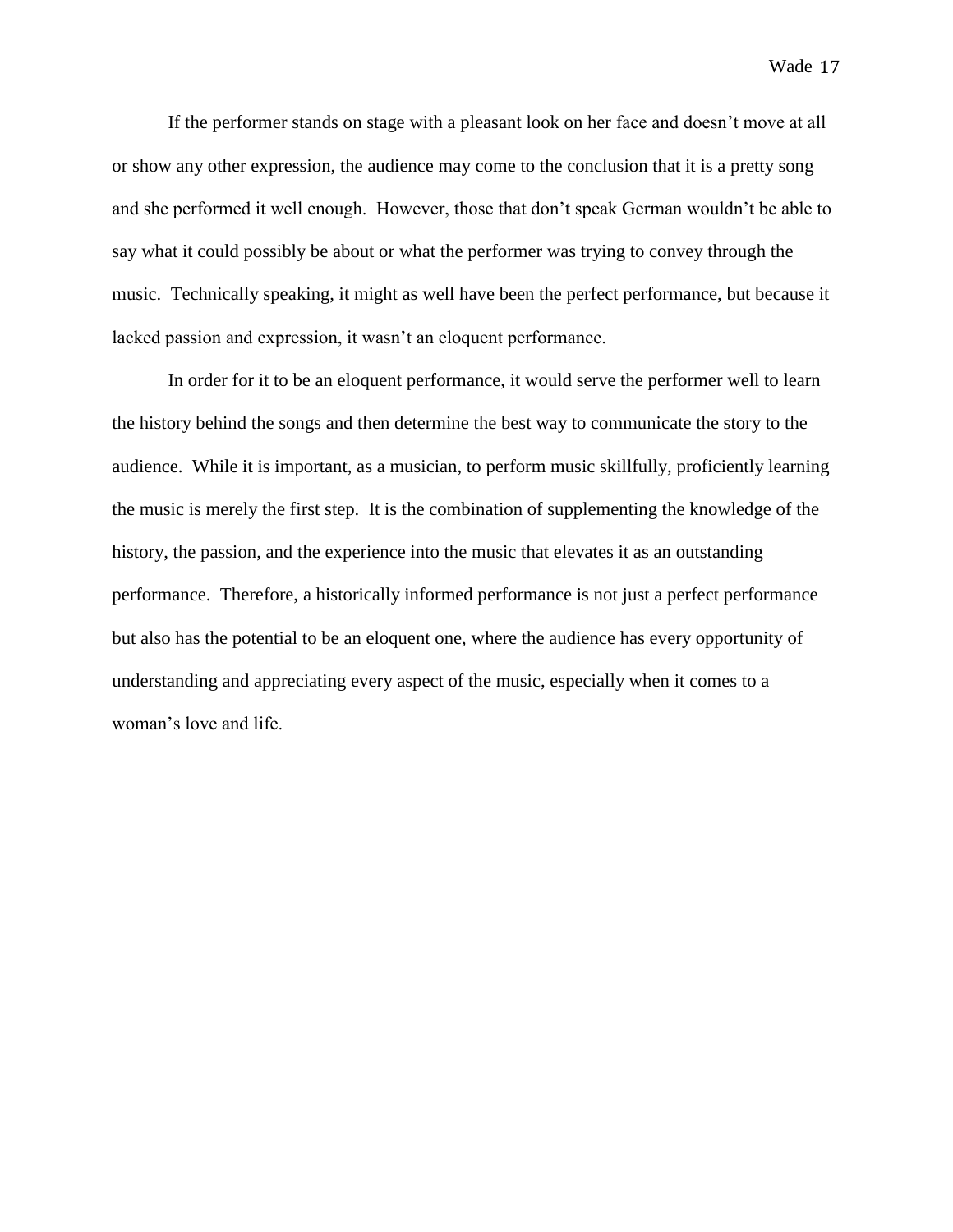## Bibliography

- Agawu, Kofi. "Theory and Practice in the Analysis of the Nineteenth-Century 'Lied.'" *Music Analysis* 11, no. 1. (March 1992): 3–36. *RILM Abstracts of Music Literature (1967 to Present only)*, EBSCO*host*, accessed December 28, 2015, doi:10.2307/854301.
- Bowers, Jane M. "Feminist Scholarship and the Field of Musicology: I." *College Music Symposium* 29 (1989): 81–92. *RILM Abstracts of Music Literature (1967 to Present only)*, EBSCO*host*, accessed December 28, 2015, http://0-www.jstor.org.library. cedarville.edu/stable/40373950.
- Currie, Norman. "Another Perspective on Robert Schumann's Personality." *Journal of Musicological Research* 30, no. 2 (April 2011): 131-163. *Music Index*, EBSCO*host*, accessed December 28, 2015, doi:10.1080/01411896.2011.564052.
- Ferris, David. "Robert Schumann, Composer of Songs." *Music Analysis* 32, no. 2 (July 2013): 251-82. *Music Index*, EBSCO*host*, accessed December 28, 2015, doi:10.1111/musa.12014.
- Finson, Jon W. *Robert Schumann: The Book of Songs*. Cambridge, MA: Harvard University Press, 2007.
- Geck, Martin, and Stewart Spencer. *Robert Schumann: The Life and Work of a Romantic Composer*. Chicago: The University of Chicago Press, 2013.
- Glass, Beaumont. *Schumann's Complete Song Texts: In One Volume*. Geneseo, NY: Leyerle Publications, 2002.
- Green, Michael D. "Mathis Lussy's 'Traité de l'expression musicale' as a Window into Performance Practice." *Music Theory Spectrum* 16, no. 2 (1994). Oxford University Press, Society for Music Theory: 196–216. doi:10.2307/746033.
- Guralnick, Elissa S. "'Ah Clara, I Am Not Worthy of Your Love': Rereading 'Frauenliebe und Leben,' the Poetry and the Music." *Music & Letters* 87, no. 4 (November 2006): 580- 605. *Academic Search Complete*, EBSCO*host*, accessed December 28, 2015, doi:10.1093/ml/gcl080.
- Guu, Ta-Wei, and Kuan-Pin Su. "Musical Creativity and Mood Bipolarity in Robert Schumann: A Tribute on the 200th Anniversary of the Composer's Birth." *Psychiatry & Clinical Neurosciences* 65, no. 1 (February 2011): 113-114. *Music Index*, EBSCO*host*, accessed December 28, 2015, doi:10.1111/j.1440-1819.2010.02173.x.
- Hallmark, Rufus. "Reviews of Music." *Music & Letters* 71, no. 1 (1990). Oxford University Press: 150–52. http://0-www.jstor.org.library.cedarville.edu/stable/735810.
- –––. "The Rückert Lieder of Robert and Clara Schumann." *19th-century Music* 14, no. 1 (1990): 3–30. doi:10.2307/746673.